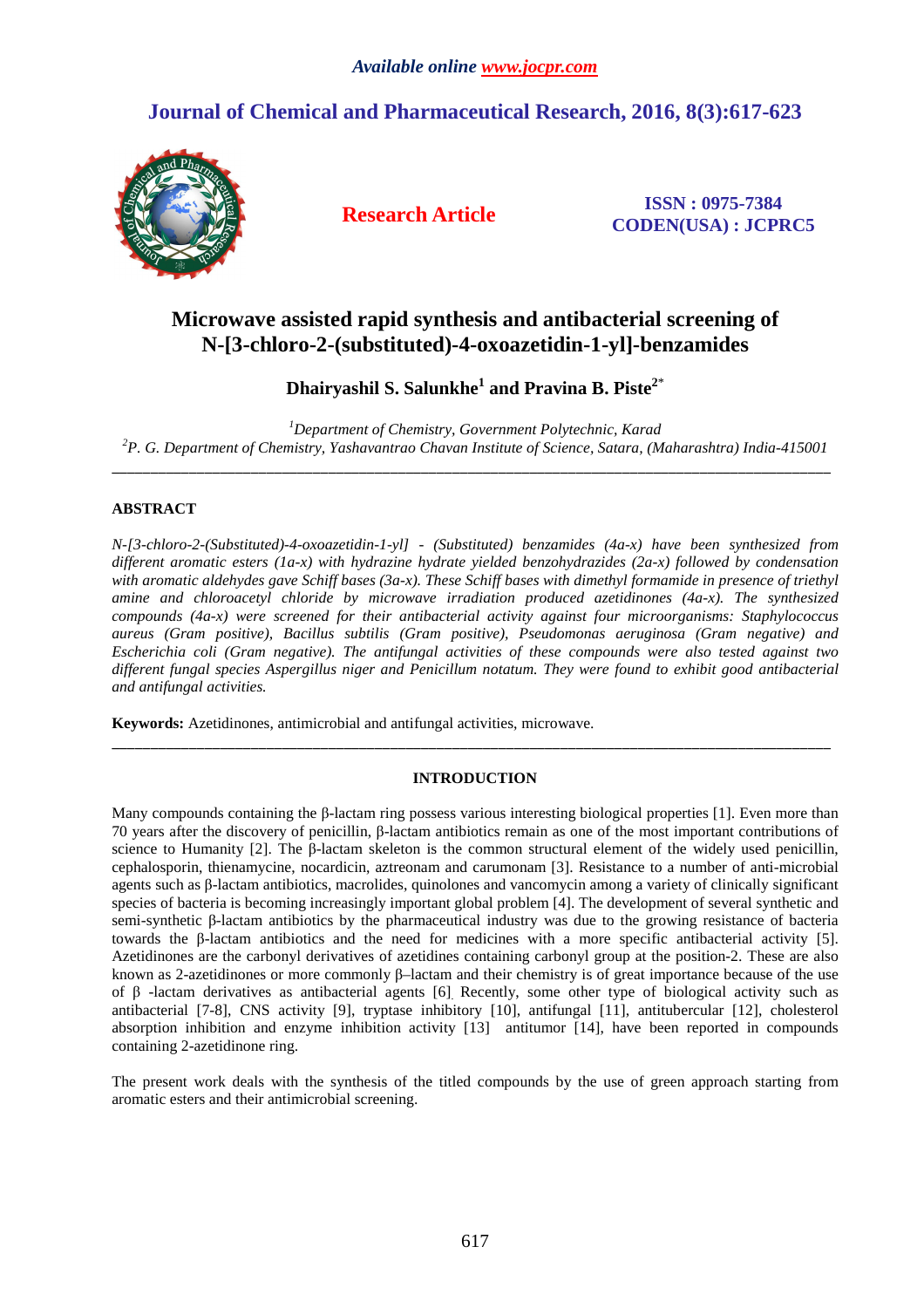#### **EXPERIMENTAL SECTION**

\_\_\_\_\_\_\_\_\_\_\_\_\_\_\_\_\_\_\_\_\_\_\_\_\_\_\_\_\_\_\_\_\_\_\_\_\_\_\_\_\_\_\_\_\_\_\_\_\_\_\_\_\_\_\_\_\_\_\_\_\_\_\_\_\_\_\_\_\_\_\_\_\_\_\_\_\_\_

All chemicals were of synthetic grade (S.D. Fine Chem. Ltd. Mumbai, India). Melting points were determined in open capillaries method and are uncorrected. The Infrared spectra were obtained on Perkin Elmer FT-IR spectrometer. The samples were examined as KBr discs 5%w/w. All the compounds were analysed for C, H and N on Carlo-Erba elemental analyser.<sup>1</sup>H NMR and <sup>13</sup>C NMR spectra were recorded on Bruker Avon 300MHz spectrometer using  $CDCl<sub>3</sub>/<sub>DMSO</sub>$  as solvent and TMS as internal standard, the chemical shifts are reported in ppm. Multiplicities are indicated by's' (singlet),'d' (doublet),'t' (triplet),'q (quartet),'m' (multiplet), bs (broad singlet).

#### **General procedure for Synthesis of substituted Benzohydrazide (2a-x)**

An equimolar quantity of compound 1 (0.01 mol) and hydrazine hydrate (0.01 mol) was taken in borocil beaker and irradiated to the microwave radiation for 2-3min (50 W).The completion of the reaction was monitored by silica gel-G coated TLC plates. After the completion of the reaction the product was filtered and purified over a silica gel packed column chromatography using chloroform: methanol  $(8:2 \text{ y/y})$  as eluent. The purified product was recrystallized from ethanol to yield benzohydrazides

#### **General procedure for Synthesis of N'-[(E)-(substituted) phenyl methylidene]benzohydrazide 3(a - x)**

The compound 2 (0.01 mol) and substituted benzaldehyde (0.01 mol) in ethanol (50 ml) in the presence of 2-4 drops glacial acetic acid kept in microwave for a period of 2-3 min (50W). The completion of the reaction was monitored by silica gel-G coated TLC plates. The product was filtered, cooled and purified over a silica gel packed column chromatography using Methanol: Chloroform (7:3 v/v) system as eluent The purified product was dried under vacuum and recrystallized from ethanol at room temperature to furnish Schiff bases **.** 

#### **General procedure for Synthesis of N-[ 3-chloro-2-(Substituted)-4-oxoazetidin -1-yl ] -(Substituted) benzamide 4(a - x)**

The equimolar mixtue of compound **3** and dimethyl formamide was taken in round bottom flask. To it chloroacetyl chloride (0.01 mol) and triethylamine were added slowly. Then it was placed inside a micro oven for about 3-4 min. It was then diluted with ice cold water. The solid product formed was filtered dried and recrystallized from ethanol. These reactions are summarized in Scheme 1. The purity of the compounds was monitored by TLC and the structure of the compounds was deduced on the basis of their elemental analysis and spectral data.

#### **Scheme**

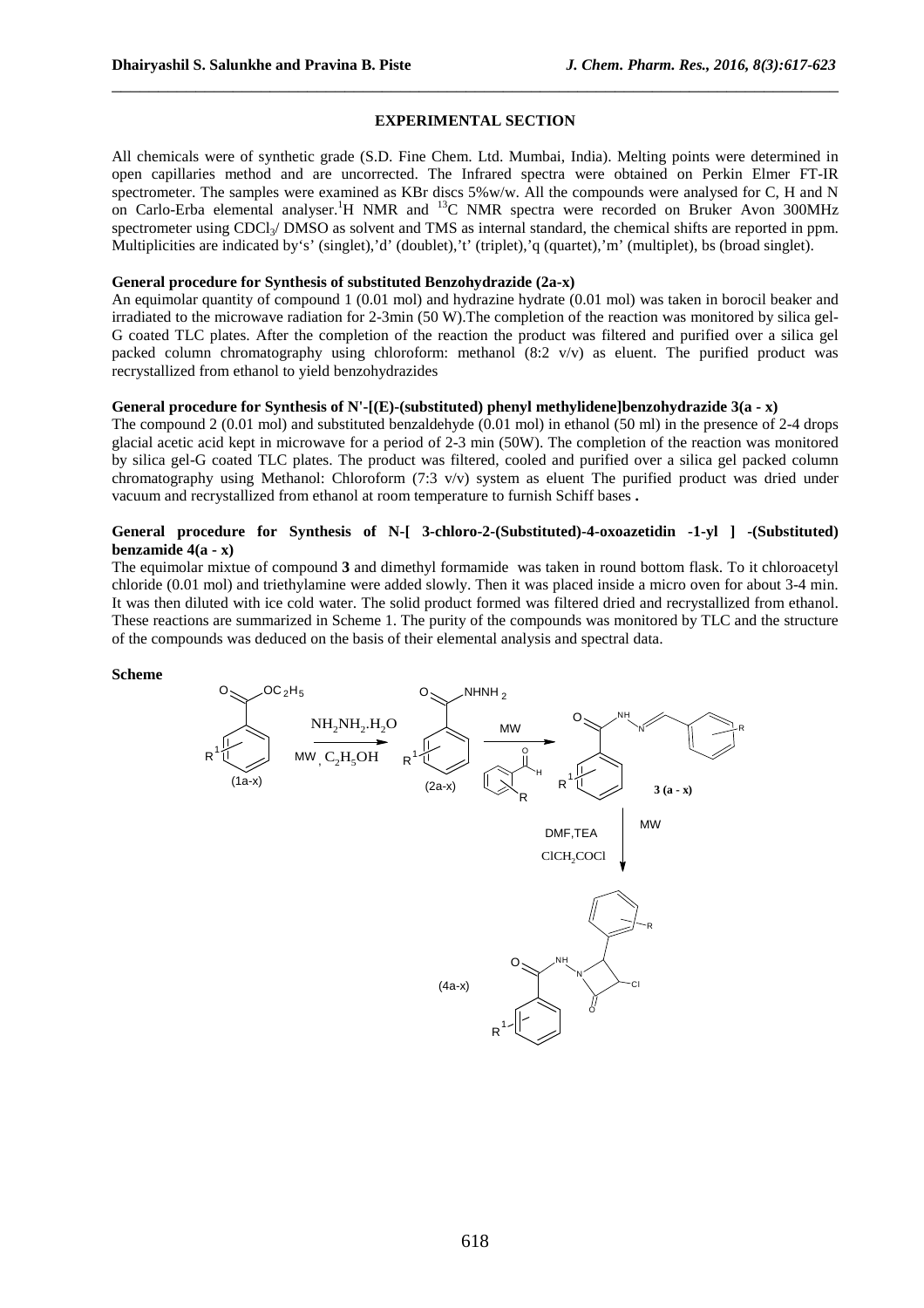|                | R1       | R        | MP        | Yield | % of C, H, N, calculated (found) |            |              |
|----------------|----------|----------|-----------|-------|----------------------------------|------------|--------------|
| Compound       |          |          | ${}^{0}C$ | $\%$  | C                                | H          | N            |
| 4a             | H        | H        | 173       | 72    | 63.90(63.74)                     | 4.36(4.28) | 9.31(9.27)   |
| 4b             | H        | $4-C1$   | 168       | 79    | 57.33(57.19)                     | 3.61(3.58) | 8.36(8.31)   |
| 4c             | H        | $4-OH$   | 181       | 78    | 60.67(60.48)                     | 4.14(4.08) | 8.84(8.79)   |
| 4d             | H        | $3-NO2$  | 158       | 72    | 55.58(55.29)                     | 3.50(3.41) | 12.15(12.01) |
| 4e             | H        | $4-NO2$  | 158       | 74    | 55.58(55.37)                     | 3.50(3.38) | 12.15(12.02) |
| 4f             | H        | $4-OCH3$ | 151       | 78    | 61.73(61.45)                     | 4.57(4.42) | 8.47(8.35)   |
| 4g             | $2-OH$   | H        | 186       | 70    | 60.67(60.24)                     | 4.14(3.99) | 8.84(8.71)   |
| 4h             | $2-OH$   | $4-C1$   | 177       | 72    | 54.72(54.48)                     | 3.44(3.35) | 7.98(7.84)   |
| 4i             | $2-OH$   | $4-OH$   | 191       | 71    | 57.75(57.62)                     | 3.94(3.87) | 8.42(8.37)   |
| 4j             | $2-OH$   | $3-NO2$  | 173       | 74    | 53.12(52.99)                     | 3.34(3.28) | 11.62(11.57) |
| 4k             | $2-OH$   | $4-NO2$  | 173       | 76    | 53.12(53.01)                     | 3.34(3.26) | 11.62(11.54) |
| 41             | $2-OH$   | $4-OCH3$ | 174       | 79    | 58.88(58.72)                     | 4.36(4.29) | 8.08(7.97)   |
| 4 <sub>m</sub> | $4-OH$   | H        | 184       | 71    | 60.67(60.28)                     | 4.14(3.97) | 8.84(8.69)   |
| 4n             | $4-OH$   | $4-C1$   | 172       | 74    | 54.72(54.46)                     | 3.44(3.34) | 7.98(7.82)   |
| $40^{\circ}$   | $4-OH$   | $4-OH$   | 187       | 73    | 57.75(57.61)                     | 3.94(3.86) | 8.42(8.35)   |
| 4p             | $4-OH$   | $3-NO2$  | 169       | 77    | 53.12(52.97)                     | 3.34(3.26) | 11.62(11.55) |
| 4q             | $4-OH$   | $4-NO2$  | 169       | 69    | 53.12(53.03)                     | 3.34(3.25) | 11.62(11.53) |
| 4r             | $4-OH$   | $4-OCH3$ | 162       | 71    | 58.88(58.73)                     | 4.36(4.28) | 8.08(7.96)   |
| 4s             | 3,4,5-OH | H        | 202       | 72    | 55.10(54.98)                     | 3.76(3.73) | 8.03(7.95)   |
| 4t             | 3,4,5-OH | $4-C1$   | 194       | 70    | 50.15(50.05)                     | 3.16(3.07) | 7.31(7.29)   |
| 4u             | 3,4,5-OH | $4-OH$   | 210       | 71    | 52.69(52.57)                     | 3.59(3.48) | 7.68(7.60)   |
| 4v             | 3,4,5-OH | $3-NO2$  | 189       | 73    | 48.81(48.74)                     | 3.07(3.00) | 10.67(10.58) |
| 4w             | 3,4,5-OH | $4-NO2$  | 189       | 75    | 48.81(48.76)                     | 3.07(2.97) | 10.67(10.59) |
| 4x             | 3,4,5-OH | 4-OCH3   | 188       | 77    | 53.91(53.80)                     | 3.99(3.87) | 7.40(7.34)   |

**Table 1. Physical and elemental data of synthesized compounds 4(a -x)** 

\_\_\_\_\_\_\_\_\_\_\_\_\_\_\_\_\_\_\_\_\_\_\_\_\_\_\_\_\_\_\_\_\_\_\_\_\_\_\_\_\_\_\_\_\_\_\_\_\_\_\_\_\_\_\_\_\_\_\_\_\_\_\_\_\_\_\_\_\_\_\_\_\_\_\_\_\_\_

#### **Table 2. Spectral Characterization of synthesized compounds 4(a -x)**

| Compound | Spectral Characteristics                                                                                                                             |
|----------|------------------------------------------------------------------------------------------------------------------------------------------------------|
| 4a       | IR (KBr): <i>Vmax</i> , 3038 (Ar – H), 1691(>C=O), 1731(β-Lactum >C=O), 768 (C-Cl), 1210(N-N), 3320 (-NH) cm <sup>-1</sup> . 1H-NMR                  |
|          | (DMSO-D6, δ, -ppm); 6.25-7.64 (m) (10H, -Ar-H); 8.39 (s) (1H, -CONH); 5.01(d) (1H, -CHCl); 5.29(d) (1H, -CH-Ar).                                     |
| 4b       | IR (KBr): $\sqrt{max}$ , 3032 (Ar – H), 1689(>C=O), 1732 (β-Lactum >C=O), 798 (C-Cl), 1214(N-N), 3320 (-NH), 3239(-OH) cm <sup>-1</sup> . 1H-        |
|          | NMR (DMSO-D6, $\delta$ , -ppm); 6.39-7.80 (m) (10H, -Ar-H); 8.52 (s) (1H, -CONH); 5.12(d) (1H, -CHCl); 5.30(d) (1H, -CH-Ar).                         |
|          | IR (KBr): $\sqrt{max}$ , 3074 (Ar – H), 1687(>C=O), 1722(β-Lactum >C=O), 768 (C-Cl), 1213(N-N), 3378 (-NH) cm <sup>-1</sup> . 1H-NMR                 |
| 4c       | (DMSO-D6, δ, -ppm); 6.41-7.92 (m) (9H, -Ar-H); 8.64 (s) (1H, -CONH); 5.18(d) (1H, -CHCl); 5.32(d) (1H, -CH-Ar); 11.85(s)                             |
|          | $(1H, -OH).$                                                                                                                                         |
| 4d       | IR (KBr): $\sqrt{max}$ , 3027 (Ar – H), 1697(>C=O), 1742( $\beta$ -Lactum >C=O), 816 (C-Cl), 1211 (N-N), 3341 (-NH), 1344(Ar - N) cm <sup>-1</sup> . |
|          | 1H-NMR (DMSO-D6, δ, -ppm); 6.90 - 8.20 (m) (9H, -Ar-H); 8.72 (s) (1H, -CONH); 5.22(d) (1H, -CHCl); 5.49(d) (1H, -CH-Ar).                             |
| 4e       | IR (KBr): $\sqrt{max}$ , 3029 (Ar – H), 1697(>C=O), 1743( $\beta$ -Lactum >C=O), 820 (C-Cl),1211 (N-N), 3345 -(NH), 1347(Ar - N) cm <sup>-1</sup> .  |
|          | 1H-NMR (DMSO-D6, $\delta$ , -ppm); 6.92 - 8.26 (m) (9H, -Ar-H); 8.78 (s) (1H, -CONH); 5.24(d) (1H, -CHCl); 5.47(d) (1H, -CH-Ar).                     |
|          | IR (KBr): $\sqrt{max}$ , 3050 (Ar – H), 1693(>C=O), 1747(B-Lactum >C=O), 814(C-Cl), 1212 (N-N), 3334 (-NH) cm <sup>-1</sup> . 1H-NMR                 |
| 4f       | (DMSO-D6, δ, -ppm); 6.75 - 7.76 (m) (9H, -Ar-H); 8.65 (s) (1H, -CONH); 5.14(d) (1H, -CHCl); 5.32(d) (1H, -CH-Ar); 3.72 (s)                           |
|          | $(3H. - OCH3)$ .                                                                                                                                     |
|          | IR (KBr): max, 3045 (Ar – H), 1702(>C=O), 1743(β-Lactum >C=O), 785 (C-Cl), 1212(N-N), 3326 (-NH), 3262(OH) cm <sup>-1</sup> . 1H-                    |
| 4g       | NMR (DMSO-D6, δ, -ppm); 6.48-7.94 (m) (9H, -Ar-H); 8.43 (s) (1H, -CONH); 5.09(d) (1H, -CHCl); 5.35(d) (1H, -CH-Ar);                                  |
|          | $11.85(s)$ (1H, -OH).                                                                                                                                |
|          | IR (KBr): max, 3374 (Ar – H), 1687(>C=O), 1728(β-Lactum >C=O), 812 (C-Cl), 1216(N-N), 3384 (-NH), 3545(OH) cm <sup>-1</sup> . 1H-                    |
| 4h       | NMR (DMSO-D6, δ, -ppm); 6.65-8.34 (m) (10H, -Ar-H); 8.42 (s) (1H, -CONH); 5.11(d) (1H, -CHCl); 5.36(d) (1H, -CH-Ar);                                 |
|          | $11.92(s)$ (1H. -OH).                                                                                                                                |
|          | IR (KBr): $\sqrt{max}$ , 3092 (Ar – H), 1678(>C=O),1729( $\beta$ -Lactum >C=O), 798 (C-Cl), 1211(N-N), 3365 (-NH), 3384(OH) cm <sup>-1</sup> . 1H-   |
| 4i       | NMR (DMSO-D6, δ, -ppm); 6.72-8.37 (m) (10H, -Ar-H); 8.31 (s) (1H, -CONH); 5.08(d) (1H, -CHCl); 5.28(d) (1H, -CH-Ar);                                 |
|          | $12.08(s)$ (1H. -OH).                                                                                                                                |
|          | IR (KBr): $\sqrt{max}$ , 3078 (Ar – H), 1695(>C=O), 1726(B-Lactum >C=O), 810 (C-Cl), 1210 (N-N), 3358 (-NH), 1348(Ar - N),                           |
| 4j       | 3562(OH) cm <sup>-1</sup> . 1H-NMR (DMSO-D6, δ, -ppm); 6.92 - 8.44 (m) (10H, Ar-H); 8.73 (s) (1H, -CONH); 5.26(d) (1H, -CHCl);                       |
|          | $5.39(d)$ (1H, -CH-Ar); 12.32(s) (1H, -OH).                                                                                                          |
|          | IR (KBr): $\sqrt{max}$ , 3076 (Ar – H), 1693(>C=O), 1739( $\beta$ -Lactum >C=O), 802 (C-Cl), 1211 (N-N), 3351 (-NH), 1343(Ar - N),                   |
| 4k       | 3558(OH) cm <sup>-1</sup> , 1H-NMR (DMSO-D6, δ, -ppm); 6.95 - 8.48 (m) (10H, Ar-H); 8.76 (s) (1H, -CONH); 5.27(d) (1H, -CHCl);                       |
|          | $5.40(d)$ (1H, -CH-Ar); 12.33(s) (1H, -OH).                                                                                                          |
|          | IR (KBr): $\sqrt{max}$ , 3050 (Ar – H), 1693(>C=O), 1737(β-Lactum >C=O), 810(C-Cl), 1214 (N-N), 3379 (-NH), 3510(OH) cm <sup>-1</sup> . 1H-          |
| 41       | NMR (DMSO-D6, δ, -ppm); 6.79 - 8.14 (m) (10H, Ar-H); 8.59 (s) (1H, -CONH); 5.16(d) (1H, -CHCl); 5.19(d) (1H, -CH-Ar);                                |
|          | $12.04(s)$ (1H, -OH) 3.77 (s) (3H, -OCH3).                                                                                                           |
|          | IR (KBr): max, 3057 (Ar – H), 1694(>C=O), 1734(β-Lactum >C=O), 787 (C-Cl), 1206(N-N), 3346 (-NH), 3282(OH) cm <sup>-1</sup> . 1H-                    |
| 4m       | NMR (DMSO-D6, δ, -ppm); 6.51-7.97 (m) (9H, Ar-H); 8.45 (s) (1H, -CONH); 5.08(d) (1H, -CHCl); 5.32(d) (1H, -CH-Ar);                                   |
|          | $11.87(s)$ (1H, -OH).                                                                                                                                |
| 4n       | IR (KBr): $\sqrt{max}$ , 3404 (Ar – H), 1682(>C=O), 1730( $\beta$ -Lactum >C=O), 815 (C-Cl), 1210(N-N), 3394 (-NH), 3557(OH) cm <sup>-1</sup> . 1H-  |
|          | NMR (DMSO-D6, δ ppm); 6.66-8.36 (m) (10H, Ar-H); 8.44 (s) (1H, -CONH); 5.10(d) (1H, -CHCl); 5.35(d) (1H, -CH-Ar);                                    |
|          | $11.90(s)$ (1H, -OH).                                                                                                                                |
| 40       | IR (KBr): vmax, 3086 (Ar – H), 1681(>C=O), 1726(β-Lactum >C=O), 784 (C-Cl), 1204(N-N), 3354 (-NH), 3364(OH) cm <sup>-1</sup> . 1H-                   |
|          | NMR (DMSO-D6, $\delta$ , -ppm); 6.74-8.40 (m) (10H, Ar-H); 8.33 (s) (1H, -CONH); 5.11(d) (1H, -CHCl); 5.27(d) (1H, -CH-Ar);                          |
|          | $12.10(s)$ (1H, -OH).                                                                                                                                |
| 4p       | IR (KBr): max, 3058 (Ar – H), 1675 (>C=O), 1736 (B-Lactum >C=O), 808 (C-Cl), 1211 (N-N), 3356 (-NH), 1343(Ar - N),                                   |
|          | 3551(OH) cm <sup>-1</sup> . 1H-NMR (DMSO-D6, δ, -ppm); 6.96 - 8.48 (m) (10H, Ar-H); 8.75 (s) (1H, -CONH); 5.27(d) (1H, -CHCl);                       |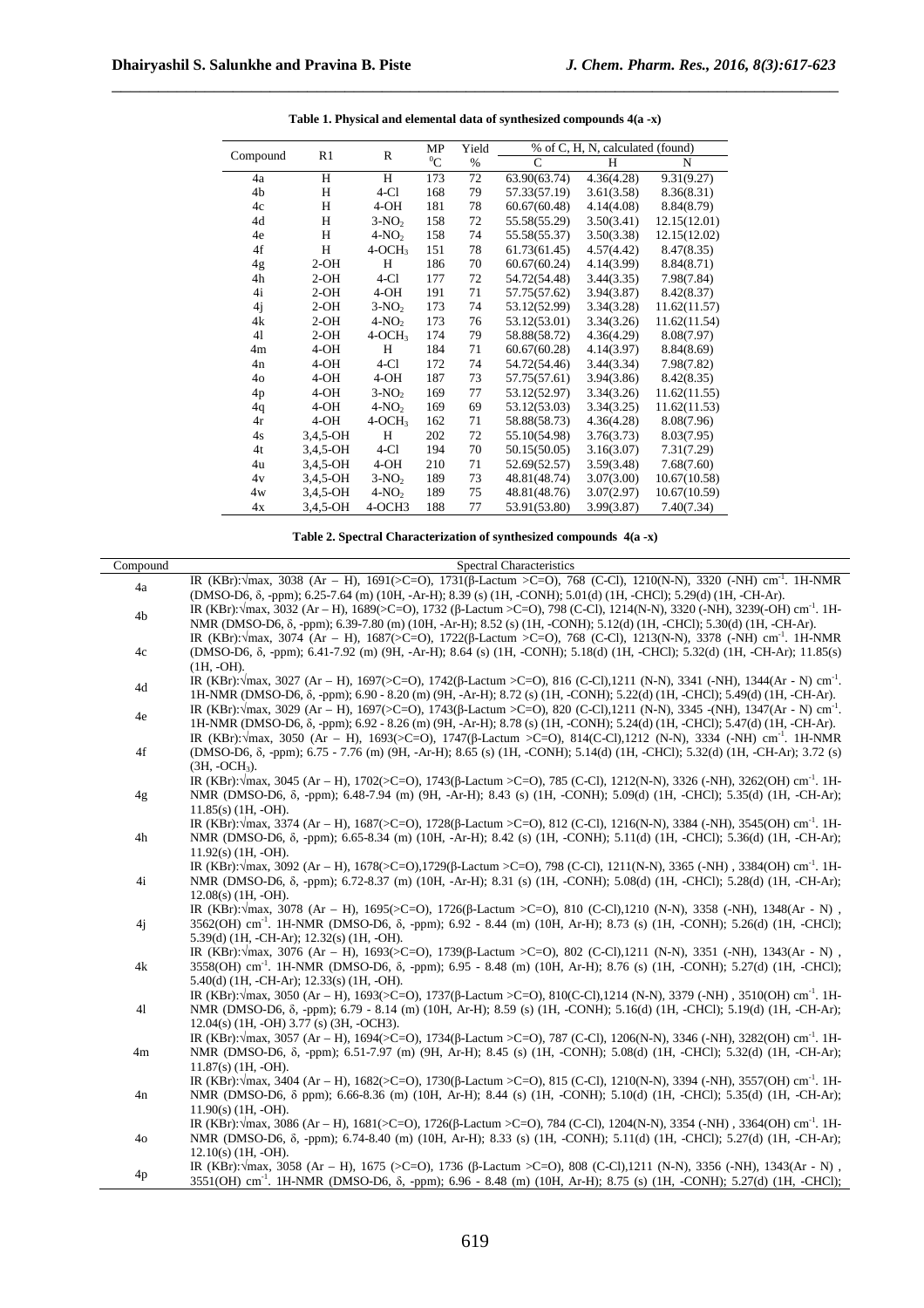|    | $5.41(d)$ (1H, -CH-Ar); 12.35 (s) (1H, -OH).                                                                                                        |
|----|-----------------------------------------------------------------------------------------------------------------------------------------------------|
|    | IR (KBr): $\forall$ max, 3066 (Ar – H), 1683 (>C=O), 1741( $\beta$ -Lactum >C=O), 812 (C-Cl), 1209 (N-N), 3341 (-NH), 1338(Ar - N),                 |
| 4q | 3548(OH) cm <sup>-1</sup> . 1H-NMR (DMSO-D6, δ, - ppm); 6.97 - 8.50 (m) (10H, Ar-H); 8.79 (s) (1H, -CONH); 5.30(d) (1H, -CHCl);                     |
|    | $5.42(d)$ (1H, -CH-Ar); 12.31(s) (1H, -OH).                                                                                                         |
|    | IR (KBr): $\sqrt{max}$ , 3053 (Ar – H), 1671(>C=O), 1723(β-Lactum >C=O), 806(C-Cl), 1204 (N-N), 3374 (-NH), 3490(OH) cm <sup>-1</sup> . 1H-         |
| 4r | NMR (DMSO-D6, δ, - ppm); 6.77 - 8.20 (m) (10H, Ar-H); 8.62 (s) (1H, -CONH); 5.18(d) (1H, -CHCl); 5.23(d) (1H, -CH-Ar);                              |
|    | $12.14(s)$ (1H, -OH) 3.79 (s) (3H, -OCH <sub>3</sub> ).                                                                                             |
|    | IR (KBr): $\sqrt{max}$ , 3034 (Ar – H), 1690(>C=O), 1731(β-Lactum >C=O), 758 (C-Cl), 1202(N-N), 3358 (-NH), 3314(OH) cm <sup>-1</sup> . 1H-         |
| 4s | NMR (DMSO-D6, δ, - ppm); 6.71-8.17 (m) (9H, Ar-H); 8.57 (s) (1H, -CONH); 5.10(d) (1H, -CHCl); 5.27(d) (1H, -CH-Ar);                                 |
|    | $12.17(s)$ (1H, -OH).                                                                                                                               |
|    | IR (KBr): $\sqrt{max}$ , 3076 (Ar – H), 1688(>C=O), 1728( $\beta$ -Lactum >C=O), 772 (C-Cl), 1208(N-N), 3316 (-NH), 3240(OH) cm <sup>-1</sup> . 1H- |
| 4t | NMR (DMSO-D6, $\delta$ , -ppm); 6.96-8.76 (m) (10H, Ar-H); 8.49 (s) (1H, -CONH); 5.12(d) (1H, -CHCl); 5.38(d) (1H, -CH-Ar);                         |
|    | $12.25(s)$ (1H, -OH).                                                                                                                               |
|    | IR (KBr): $\sqrt{max}$ , 3074 (Ar – H), 1687(>C=O), 1740(β-Lactum >C=O), 768 (C-Cl), 1213(N-N), 3378 (-NH), 3239(-OH) cm <sup>-1</sup> . 1H-        |
| 4u | NMR (DMSO-D6, δ, ppm); 6.94-8.59 (m) (10H, Ar-H); 8.36 (s) (1H, -CONH); 5.14(d) (1H, -CHCl); 5.30(d) (1H, -CH-Ar);                                  |
|    | $12.27(s)$ (1H, -OH).                                                                                                                               |
|    | IR (KBr): $\sqrt{max}$ , 3027 (Ar – H), 1697(>C=O), 1728( $\beta$ -Lactum >C=O), 816 (C-Cl), 1211 (N-N), 3341 (-NH), 1344(Ar - N),                  |
| 4v | 3282(OH) cm <sup>-1</sup> . 1H-NMR (DMSO-D6, δ, -ppm); 7.06 - 8.68 (m) (10H, -Ar-H); 8.72 (s) (1H, -CONH); 5.31(d) (1H, -CHCl);                     |
|    | $5.46(d)$ (1H, -CH-Ar); 12.35 (s) (1H, -OH).                                                                                                        |
|    | IR (KBr): Vmax, 3029 (Ar – H), 1697(>C=O), 1729(β-Lactum >C=O), 820 (C-Cl), 1211 (N-N), 3345 (-NH), 1347(Ar - N),                                   |
| 4w | 3239(OH) cm <sup>-1</sup> . 1H-NMR (DMSO-D6, $\delta$ , -ppm); 7.07 - 8.72 (m) (10H, -Ar-H); 8.82 (s) (1H, -CONH); 5.34(d) (1H, -CHCl);             |
|    | $5.49(d)$ (1H, -CH-Ar); 12.31(s) (1H, -OH).                                                                                                         |
|    | IR (KBr): $\langle$ max, 3050 (Ar – H), 1693(>C=O), 1734(β-Lactum >C=O), 814(C-Cl), 1212 (N-N), 3334 (-NH), 3276(OH) cm <sup>-1</sup> . 1H-         |
| 4x | NMR (DMSO-D6, δ, -ppm); 6.97 - 8.34 (m) (10H, -Ar-H); 8.66 (s) (1H, -CONH); 5.21(d) (1H, -CHCl); 5.27(d) (1H, -CH-Ar);                              |
|    | $12.24(s)$ (1H, -OH) 3.82 (s) (3H, -OCH <sub>3</sub> ).                                                                                             |

\_\_\_\_\_\_\_\_\_\_\_\_\_\_\_\_\_\_\_\_\_\_\_\_\_\_\_\_\_\_\_\_\_\_\_\_\_\_\_\_\_\_\_\_\_\_\_\_\_\_\_\_\_\_\_\_\_\_\_\_\_\_\_\_\_\_\_\_\_\_\_\_\_\_\_\_\_\_

#### **Antimicrobial activity**

#### **Method of testing: Cup plate method**

The compounds were screened for their antibacterial activity using cup plate method [13].Sterile nutrient agar media was poured into the sterilised Petri dishes. The poured agar media was allowed to solidify for 30 min, on the surface of the media microbial suspension were spread with help of sterilised spreader and there after cups were made into the agar surface with help of sterile cork borer. The test compound solution 0.1 ml was placed into these cups with the help of micro pipette. The plates were kept in freeze for diffusion, for one hr. For antibacterial studies, incubation was carried out at  $37^{\circ}$ C for 24 hr. The test solution was prepared using DMSO as solvent. Clinically antimicrobial drug streptomycin was used as the positive control and DMSO for blank. The solution was diffuses trough agar around its cup and produces clear zone of inhibition which was measured in mm and the results were recorded.

#### **RESULTS AND DISCUSSION**

We have reported simple and efficient method in synthesis of some new azetidione derivatives by reaction of different benzoates (1a-x) with hydrazine hydrate in microwave irradiation technique for 2-3 mins. yields substituted benzohydrazide (2a-x) which on condensation with different benzaldehydes gave corresponding N'-[(E)- (substituted) phenyl methylidene] benzohydrazide (3a-x). These N'-[(E)-(substituted) phenyl methylidene] benzohydrazide with dimethyl formamide in presence of triethyl amine and chloroacetyl chloride on microwave irradiation for 3-4 mins. targeted N-[3-chloro-2-(Substituted)-4-oxoazetidin-1-yl]-(Substituted) benzamide (4a-x) in 69-79%. All the synthesized compounds were established on the basis of IR, NMR and elemental analysis. IR spectrum of compounds 2a-x showed absorption at 1639 - 1651 and 1527 - 1536 cm<sup>-1</sup> is due to presence of  $\geq$ C=O and -C-N of the amide group. The bands at 3265 - 3271 and 3316 - 3325 cm<sup>-1</sup> appeared due to the presence of  $-NH<sub>2</sub>$ and -OH groups respectively. The N'-[(E)-(substituted)phenylmethylidene] benzohydrazides (3a-x) showed disappearance of band at  $3265 - 3271$  cm<sup>-1</sup> due to  $-NH<sub>2</sub>$  group indicates formation of the product. The corresponding N-[3-chloro-2-(Substituted)-4-oxoazetidin-1-yl]-(Substituted)benzamides (4a-x) showed absence of the bands at 1594-1610; 1266-1312; and 2836-2887 cm<sup>-1</sup> due to the C=N; C-N; and N=C-H stretching vibrations of N'-[(E)-(substituted)phenylmethylidene]benzohydrazides (3a-x). While targeted compounds exhibit absorption band at 1722  $-1747$  cm<sup>-1</sup> due to β-Lactum >C=O and 768 - 820 cm<sup>-1</sup> due to C-Cl confirms formation of azetidinone ring. In H1 NMR spectra of compounds 4 (a-x) showing doublet at 5.01 - 5.34 ppm are showing presence of -CHCl which is absent in 3 (a-x) conforms formation of β-Lactum ring and multiplets due to aromatic proton observed at δ 6.9-7.9 ppm.. The spectral data of new synthesized compounds are shown in Table 2.

#### **Antibacterial activity**

All the synthesized compounds were evaluated for their antibacterial activity against *E.coli* and *S.aureus* using cup plate method, at 50µg/ml using DMSO as a control while Ampicillin and Streptomycin as the reference antibiotics [15]. Most of the synthesized compounds showed moderate to good antibacterial potential as compared to the standard (**Table 3).**Literature survey showed that incorporation of the electron withdrawing and electron donating groups into the heterocyclic compounds increases lipophilicity of the compounds, which results in easier penetration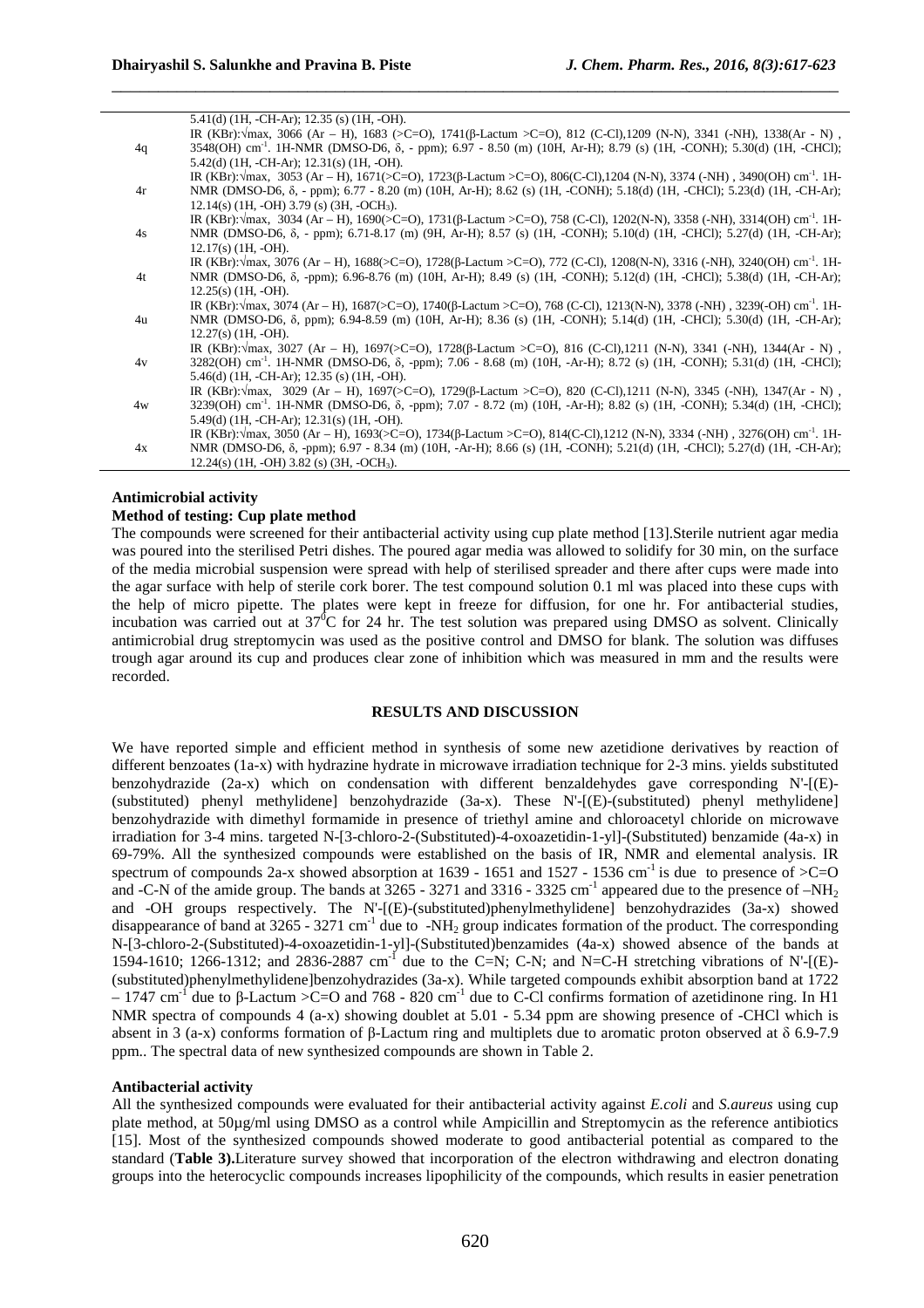of lipid membranes and compounds showed better antibacterial potential. Out of the synthesized compounds 4d, 4e, 4k, 4q and 4b, 4e, 4h, 4n, 4s, 4t, 4w are highly active against *S. aureus* and *E. coli* respectively. The rest of the compounds were found to moderate active.

\_\_\_\_\_\_\_\_\_\_\_\_\_\_\_\_\_\_\_\_\_\_\_\_\_\_\_\_\_\_\_\_\_\_\_\_\_\_\_\_\_\_\_\_\_\_\_\_\_\_\_\_\_\_\_\_\_\_\_\_\_\_\_\_\_\_\_\_\_\_\_\_\_\_\_\_\_\_

#### **Antifungal activity**

Similarly, the antifungal screening of the compounds was carried out in vitro by paper disc method against *Aspergillus niger* and *Penicillum notatum* by using Griseofulvin at 50 µg/ml. against the tested microorganisms . Out of the synthesized compounds 4k, 4q ,4v and 4w are highly active against *A. niger* and *P. notatum*. The rest of the compounds were found to moderate to good active as presented in Table 3.



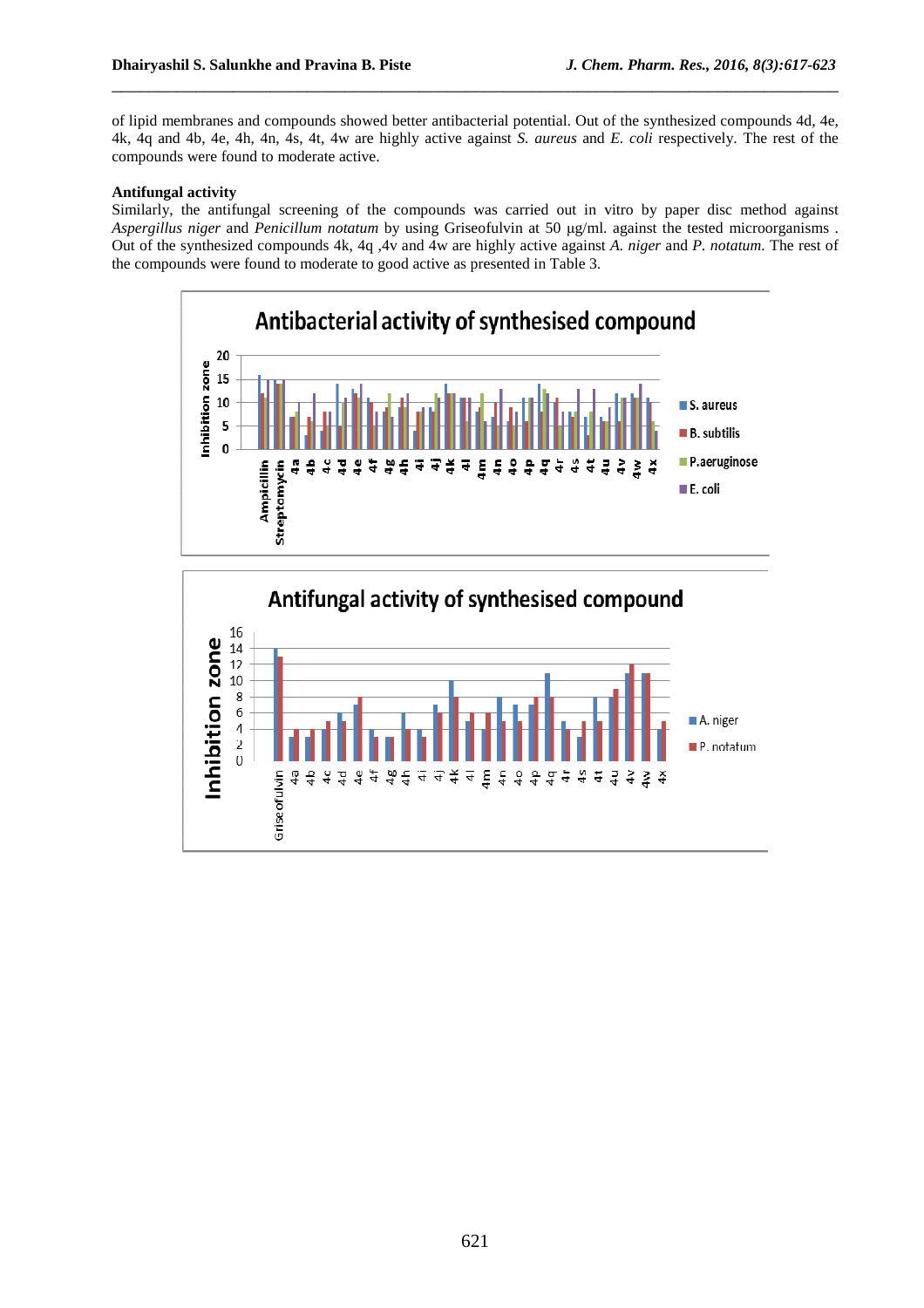|                |                | Gram Positive bacteria | Gram Negative bacteria   | Antifungal activity |                              |                          |
|----------------|----------------|------------------------|--------------------------|---------------------|------------------------------|--------------------------|
| Compound       | S.             | $B_{\cdot}$            | Р.                       | Е.                  | А.                           | $P_{\cdot}$              |
|                | aureus         | subtilis               | aeruginosa               | coli                | niger                        | notatum                  |
| Ampicillin     | 16             | 12                     | 11                       | 15                  | $\qquad \qquad \blacksquare$ | $\overline{\phantom{0}}$ |
| Streptomycin   | 15             | 14                     | 14                       | 15                  | $\overline{a}$               | $\overline{a}$           |
| 4a             | 07             | 07                     | 08                       | 10                  | 03                           | 04                       |
| 4b             | 03             | 07                     | 06                       | 12                  | 03                           | 04                       |
| 4c             | 04             | 08                     | 05                       | 08                  | 04                           | 05                       |
| 4d             | 14             | 05                     | 10                       | 11                  | 06                           | 05                       |
| 4e             | 13             | 12                     | 11                       | 14                  | 07                           | 08                       |
| 4f             | 11             | 10                     | 05                       | 08                  | 04                           | 03                       |
| 4g             | 08             | 09                     | 12                       | 07                  | 03                           | 03                       |
| 4h             | 09             | 11                     | 09                       | 12                  | 06                           | 04                       |
| 4i             | 04             | 08                     | 08                       | 09                  | 04                           | 03                       |
| 4i             | 09             | 08                     | 12                       | 11                  | 07                           | 06                       |
| 4k             | 14             | 12                     | 12                       | 12                  | 10                           | 08                       |
| 41             | 11             | 11                     | 06                       | 11                  | 05                           | 06                       |
| 4m             | 08             | 09                     | 12                       | 06                  | 04                           | 06                       |
| 4 <sub>n</sub> | 07             | 10                     | 05                       | 13                  | 08                           | 05                       |
| 4 <sub>o</sub> | 06             | 09                     | 05                       | 08                  | 07                           | 05                       |
| 4 <sub>p</sub> | 11             | 06                     | 11                       | 11                  | 07                           | 08                       |
| 4q             | 14             | 08                     | 13                       | 12                  | 11                           | 08                       |
| 4r             | 10             | 11                     | 05                       | 08                  | 05                           | 04                       |
| 4s             | 08             | 07                     | 08                       | 13                  | 03                           | 05                       |
| 4t             | 07             | 03                     | 08                       | 13                  | 08                           | 05                       |
| 4u             | 07             | 06                     | 06                       | 09                  | 08                           | 09                       |
| 4v             | 12             | 6                      | 11                       | 11                  | 11                           | 12                       |
| 4w             | 12             | 11                     | 11                       | 14                  | 11                           | 11                       |
| 4x             | 11             | 10                     | 06                       | 04                  | 04                           | 05                       |
| Griseofulvin   | $\blacksquare$ | $\frac{1}{2}$          | $\overline{\phantom{a}}$ | $\frac{1}{2}$       | 14                           | 13                       |

**Table 3. Antibacterial activity of the Synthesized compounds (4a-4x)** 

\_\_\_\_\_\_\_\_\_\_\_\_\_\_\_\_\_\_\_\_\_\_\_\_\_\_\_\_\_\_\_\_\_\_\_\_\_\_\_\_\_\_\_\_\_\_\_\_\_\_\_\_\_\_\_\_\_\_\_\_\_\_\_\_\_\_\_\_\_\_\_\_\_\_\_\_\_\_

*Zone of inhibition in mm, MIC in 50 µg/ml* 

#### **CONCLUSION**

In summary, we have developed a simple and ecofriendly method for preparation of some N-[3-chloro-2- (Substituted)-4-oxoazetidin-1-yl]-(Substituted) benzamide derivatives using microwave irradiation. Reaction procedures are very simple and overall yield of the product using microwave irradiation technique was 75 – 79 % (Table 1) and the reaction time was 3-4 min. The reagents utilized in the proposed method are readily available without the need for expensive instrumentation and chemicals. All the compounds were characterized by using analytical techniques. The synthesized compounds are purified by column chromatography on silica gel (60-120 mesh) using Ethyl acetate (20%) and n-hexane (80%) as a solvent system. All the synthesized compounds were showed moderate to good antibacterial and antifungal activity.

#### **Acknowledgement**

Author thanks to Department of Chemistry, Y.C. Institute of Science, Satara and Department of Applied Science, Government Polytechnic, Karad for providing research facilities and Biotechnology Department of YCIS Satara for the antimicrobial screening and also National Chemical laboratory, Pune, India for providing spectral interpretation.

#### **REFERENCES**

[1] S Maity; SA Khan; S Ahmad, *International Research Journal of Pharmacy*., **2012**, 3(4), 296-299.

[2] a) R Southgate; Contemp, Org. Synth. **1994**, 1, 417; b) RB Morin; M Gorman. *Academic Press: New york.,* **1982**.

[3] EG Mata; MA Fraga; CML Delpiccolo, *J. Comb. Chem.* **2003**, 5(3), 208-210.

[4] CP Pulate; PM Gurubasavrajswamy; RV Antre; Goli D, *International Journal of Drug Design and Discovery.,* **2011**, 2(2), 483-487.

[5] AA Chavan; NR Pai, *Molecules.,* **2007**, 12, 2467-2477.

[6] VV Mulwad; AA Mir, *J. Korean Chem. Soc.*, **2008,** 52(6), 649-656.

[7] GS Singh, *ARKIVOC*., **2007**, 9, 80-90.

[8] GS Singh, *Mini-Rev. Med*. *Chem.,* **2004**, 4, 93-99.

[9] RK Goel; A Singh; PS Naidu; MP Mahajan SK Kulkarni, *Journal of Pharmacy and Pharmaceutical Sciences*., **2005**; 8, 182 – 189.

[10] GS Bisacchi; WA Slusarchyk, *Bioorg. Med. Chem. Lett*., **2004**, 14, 2227 – 2231.